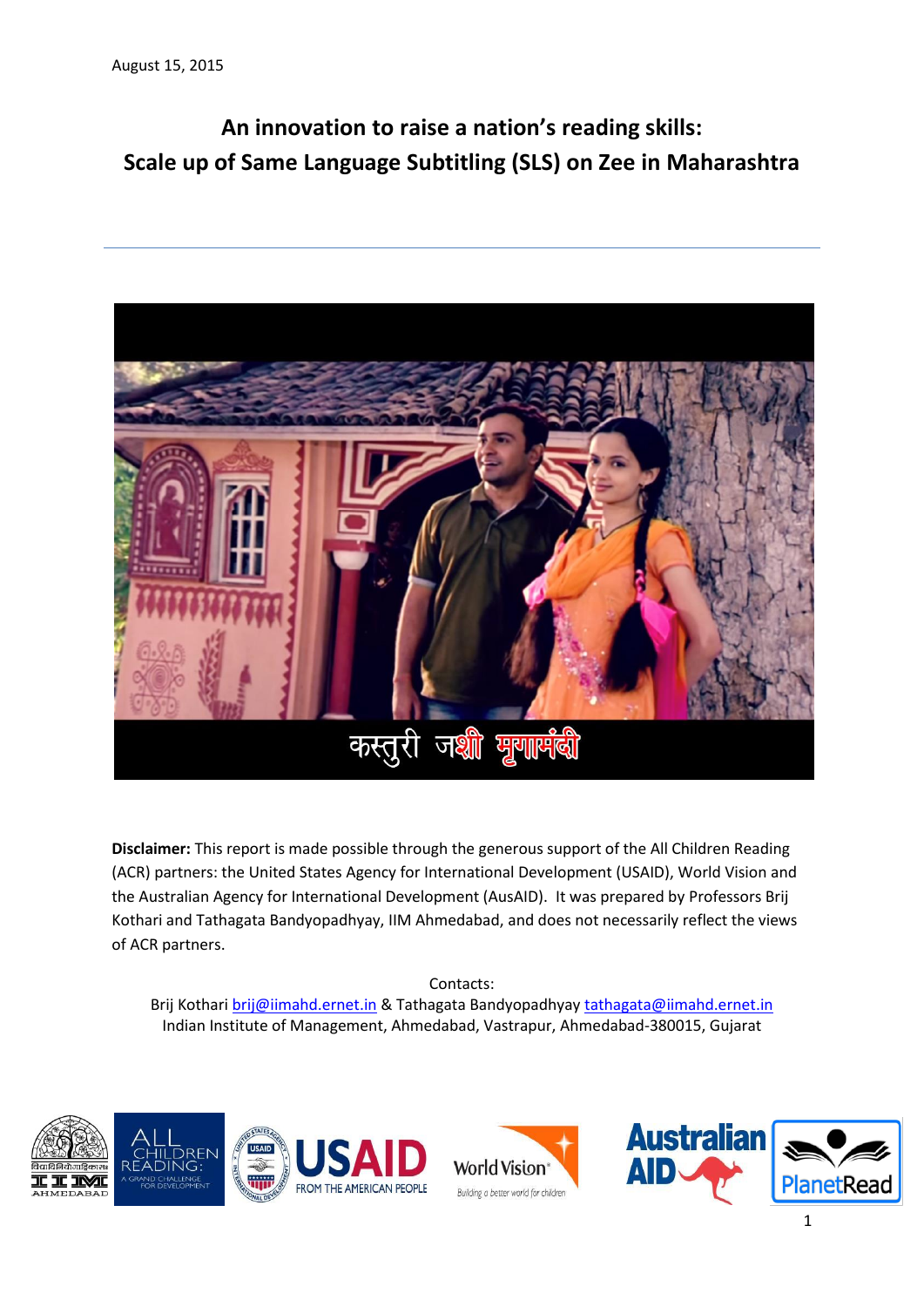## **An innovation to raise a nation's reading skills: Scale up of Same Language Subtitling (SLS) on Zee in Maharashtra**

#### **Making it impossible to remain a non-reader**

India has achieved near-universal enrolment of children, aged 6-14, in school. This bold advance has placed before the nation another challenge of massive proportions, the need to deliver quality education to the roughly 200 million children, aged 6-14, who are now in school. Quality education, of course, cannot be delivered unless India's children achieve basic functional reading competency by a certain age or Class level. The global experience clearly suggests that children should be able to read functionally by the end of Class 3 or roughly ages 9-10. If not, future learning is compromised.

The Annual Status of Education Report (ASER, 2014) found that, in rural India, only 40.2% in Class 3 could read a Class 1 level text. Only 48.1% in Class 5 could read a Class 2 text. The scale at which such a destructive level of reading, and by consequence, educational achievement is playing out nationally, boggles the mind.

Studies have further shown that, post schooling, most children's reading skills erode from lack of regular reading practice in everyday life. Consequently, the problem of extremely weak and nonfunctional reading skills, form the life experience of over half the children who complete Class 5. To be sure, they will be counted among the "literate" simply because they would have gone through a few years of schooling. Yet, the reality is that they will grow up to become youth and adults, unable to read, for example, a newspaper headline. Based on our own study in four Hindi states, we can say that an estimated 450 million "literate" people in India cannot read a simple text.

With half of India's population under 25, India has one of the world's youngest population. We have already entered the early part of the demographic dividend window that demographers have pointed out, is, 2010-2050. If nothing substantially different happens in the early part of this window, a vast majority of our population will simply remain non-readers in an information age. That would spell a demographic disaster, because basic functional reading skills are at the core of the 21st century's higher order skills.

The problem of low reading achievement, nationally, is clear. Is there a solution? Yes, and it is called, Same Language Subtitling (SLS). It works because it guarantees reading practice, as part and parcel of television entertainment already consumed by 800 million people nationally, and growing. No conscious or additional effort is required on the part of the viewer. Reading skill reinforcement becomes a daily and lifelong ritual for all, whenever the TV is turned on.

How well SLS can work, on the scale that is required and within the window of India's demographic dividend, can be judged by the following results from a two-year scale up of this innovation in Maharashtra state, on two popular Marathi channels, Zee Talkies and Zee Marathi.

SLS has the power to change the reading acquisition dynamic, from a national status quo of low achievement to one in which it becomes impossible to remain a non-reader.

#### **Same Language Subtitling (SLS)**

In essence, Same Language Subtitling (SLS) is Bollywood fortified with subtitles, for mass literacy. An observation first, it is impossible to grow up in India and not develop at least a passing and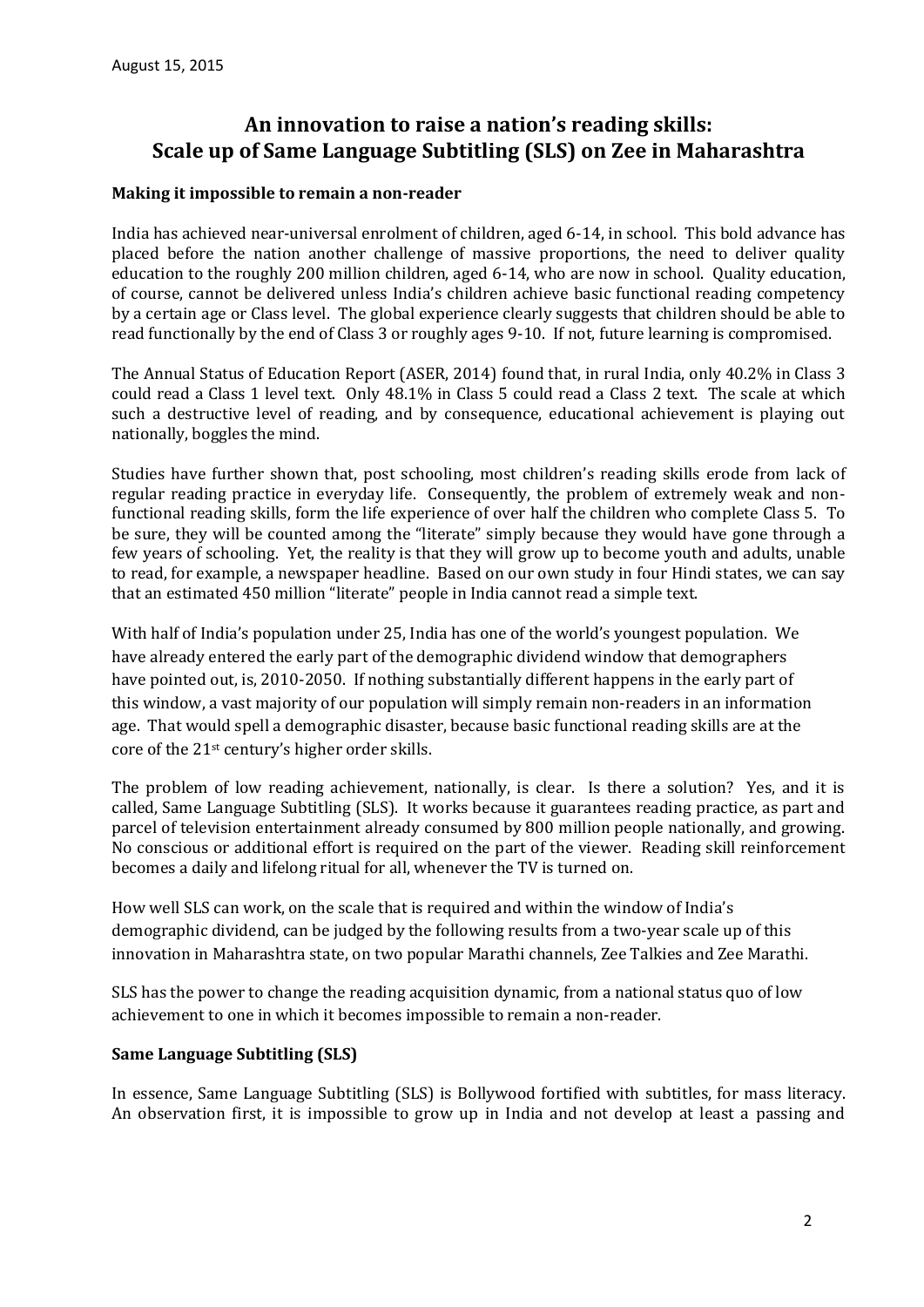lifelong interest in Bollywood movies and songs. For the overwhelming majority of 1.31 billion people, Bollywood is a passion without parallel, except for maybe cricket. 1

Conceived in 1996, SLS is simply the idea of subtitling mainstream TV content in the "same" language as the audio. What you hear is what you read. Several research studies have found that SLS causes automatic and inescapable reading engagement among viewers. Especially on songbased content, regular SLS exposure is known to contribute to reading skill improvement.

From 2002-13, the Indian Institute of Management, Ahmedabad and non-profit PlanetRead ran several SLS pilots in partnership with Doordarshan, India's national/state TV network. SLS was implemented across India on song-based programming in 8 major languages: Hindi, Bengali, Gujarati, Marathi, Telugu, Tamil, Kannada, and Punjabi. In all those pilots, SLS was only implemented on one weekly episode in any language/state, but not scaled up. But even with a low frequency of implementation over a sustained period, SLS had a measurable and positive impact on reading skills. <sup>23</sup> So what could happen if SLS were to be scaled up on every song, in every language, on all of mainstream TV, as the SLS project has been advocating for with policy makers, since 2006?

#### **SLS scale up in Maharashtra state**

Under an All Children Reading Challenge (ACR) grant from USAID, IIM we were able to scale up SLS massively in the state of Maharashtra, population 114 million, and 9.2 million school children in the 6-14 age group with access to TV.

From June 2013 to May 2015, nearly two years, we added SLS on all the songs of 10 weekly Marathi movies telecast in prime time, on Zee Talkies, the state's most popular 24 x 7 Marathi movie channel. The song-subtitled movies were further repeat-telecasted in other slots on Zee Talkies and on Zee Marathi, also the state's most popular Marathi general entertainment channel. Together, this resulted in an unprecedented scale up of SLS in Maharashtra, far more than even the project had planned for or anticipated. Did the SLS scale up in Maharashtra have any impact on school children's reading skills in the state?

## **Methodology**

1

The Baseline (June 2013) and endline (May 2015) impact data were commissioned to an independent agency, Pratham's ASER. ASER has a decade of experience conducting national surveys of reading skills. All the randomly sampled children were administered a series of reading exercises/tests with increasing level of difficulty, from decoding letters, reading simple and complex words, to reading short texts at Class 1, Class 2, and Class 5 levels.

#### **Impact of SLS on children's reading**

Generally, Class 3 is a good point to assess a school system's deliverance of reading skills. The trajectory of further reading skill development and educational progress is to a large extent

Development, vol. 2(1): 23-44.

<sup>&</sup>lt;sup>1</sup> India has nearly 800 million TV viewers already and slated to cross one billion in 2-3 years. The average Indian watches a little over two hours of TV a day. Content is available in a mix of more than 20 languages, on 600 channels. Bollywood produces around 1000 movies a year, each with an average of 5-6 songs. Bollywood songs are a dominant force on TV in India.

<sup>2</sup> Kothari, Brij and Tathagata Bandyopadhyay (2014). Same Language Subtitling of Bollywood film songs on TV: Effects on literacy. Information Technologies & International Development, 10(4), 31–47. <sup>3</sup> Kothari, Brij, Avinash Pandey, and Amita Chudgar (2004). Reading Out of the "Idiot Box": Same-Language Subtitling on Television in India. Information Technologies and International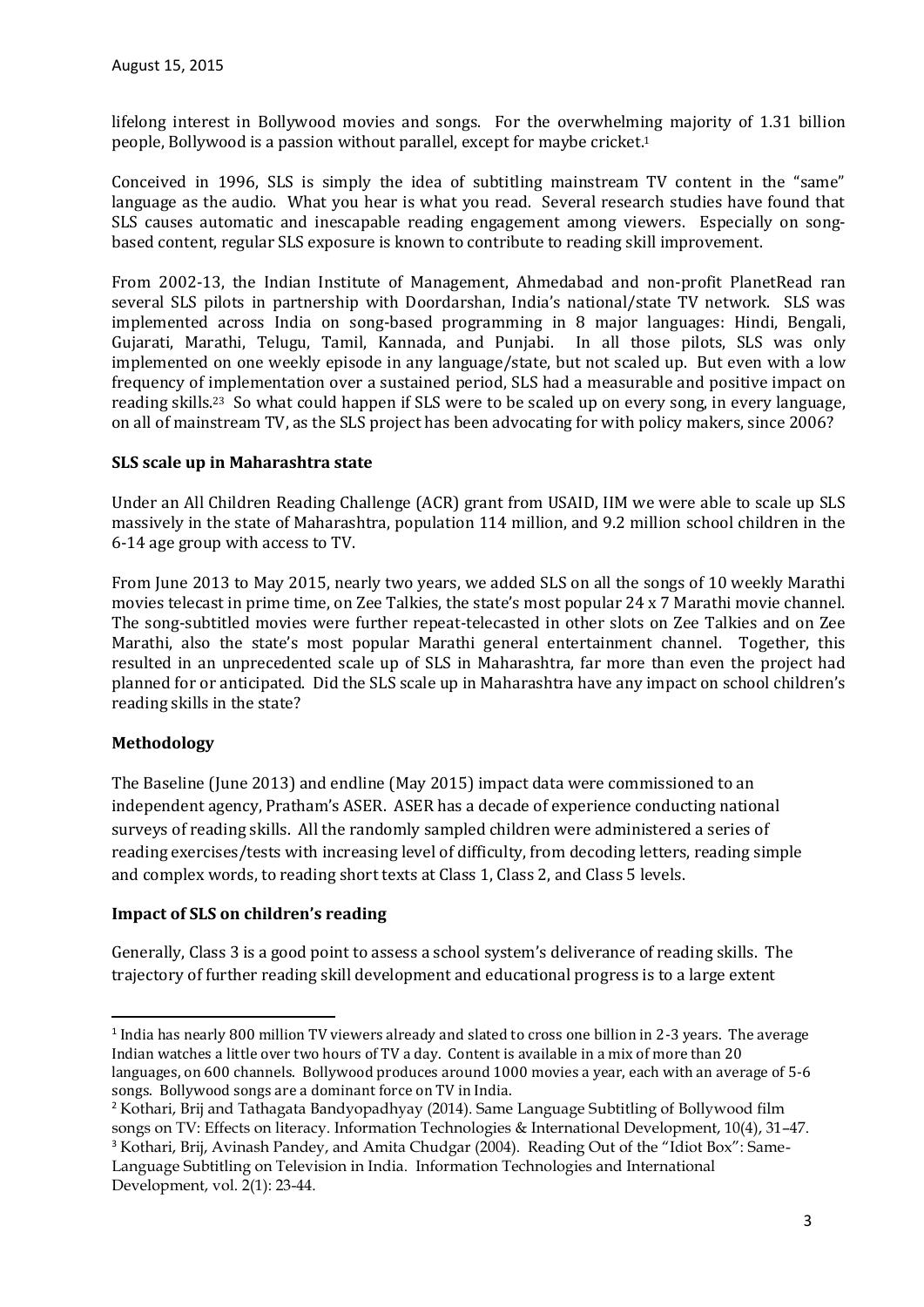determined by what has transpired by the end of Class 3. So we took a snapshot of Class 3 reading skills in Maharashtra, at the baseline (June 2013) and the endline (May 2015).

In Maharashtra, where SLS was scaled up, 30.5% more children in Class 3 progressed to Class 1 reading ability. In Gujarat, where there was no SLS, only 2.1% did (Figure 1).



**Figure 1: Percent in Class 3 able to read at Class 1 level**

The pattern is similar for those in Class 3 and able to read at a higher, Class 2 level (Figure 2). From baseline to endline, 19.1% more children are able to do so in Maharashtra as compared to 2.5% more children in Gujarat.



**Figure 2: Percent in Class 3 able to read at Class 2 level**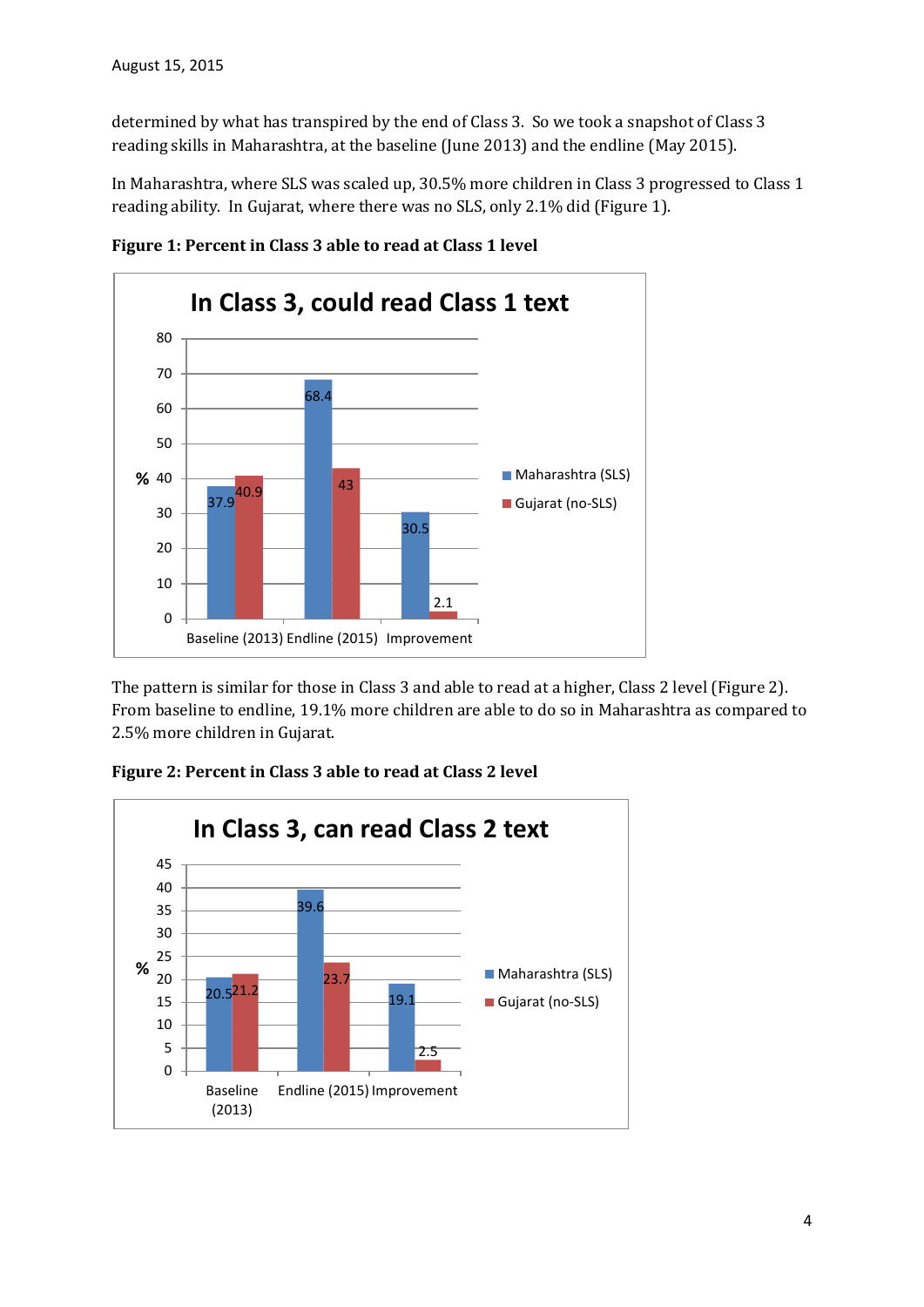Clearly, something significant happened for children's reading in Maharashtra that Gujarat could not match. But how do we know the impact was due to SLS?

To answer that question, we did a more focused comparison of impacts on those who clearly would have got SLS exposure simply because of access to Zee's Marathi channels at home (SLS-Maharashtra or SLS-Maha) and those who could not have, at least not to the same extent, due to the non-availability of those same channels at home, in Maharashtra (no-SLS-Maha) and in Gujarat (no-SLS-Guj).

## *Impact on Class 2 children at risk*

Specifically, we looked at the impact of SLS on children in Class 2 at the baseline, who could not read a Class 1 level text, in other words, those already falling behind in early grades and unable to read a simple text. What happened to these at risk children after 2 years, by which time they would have nearly completed Class 4, in the SLS and no-SLS groups?

At every reading level measured, the SLS group did markedly better than both the no-SLS groups (Figure 3). Within Maharashtra, which is a tighter comparison, 12.1% more at-risk Class 2 children, at the baseline, advanced to Class 5 level reading ability by the endline; 11% more children in the SLS-group transitioned to Class 2 level reading; and 7.2% more children in the SLS-group transitioned to Class 1 level reading. The impact of SLS is even stronger when the SLS-group in Maharashtra is compared to the no-SLS-group in Gujarat.



## **Figure 3: Class 2, non-readers at baseline, able to read by endline, in Class 4**

Why did the no-SLS group in Maharashtra do better than the no-SLS group in Gujarat? A possible explanation is that SLS has both direct and indirect impacts. When an intervention contributes positively to raising the reading skills of a significant proportion of children, in our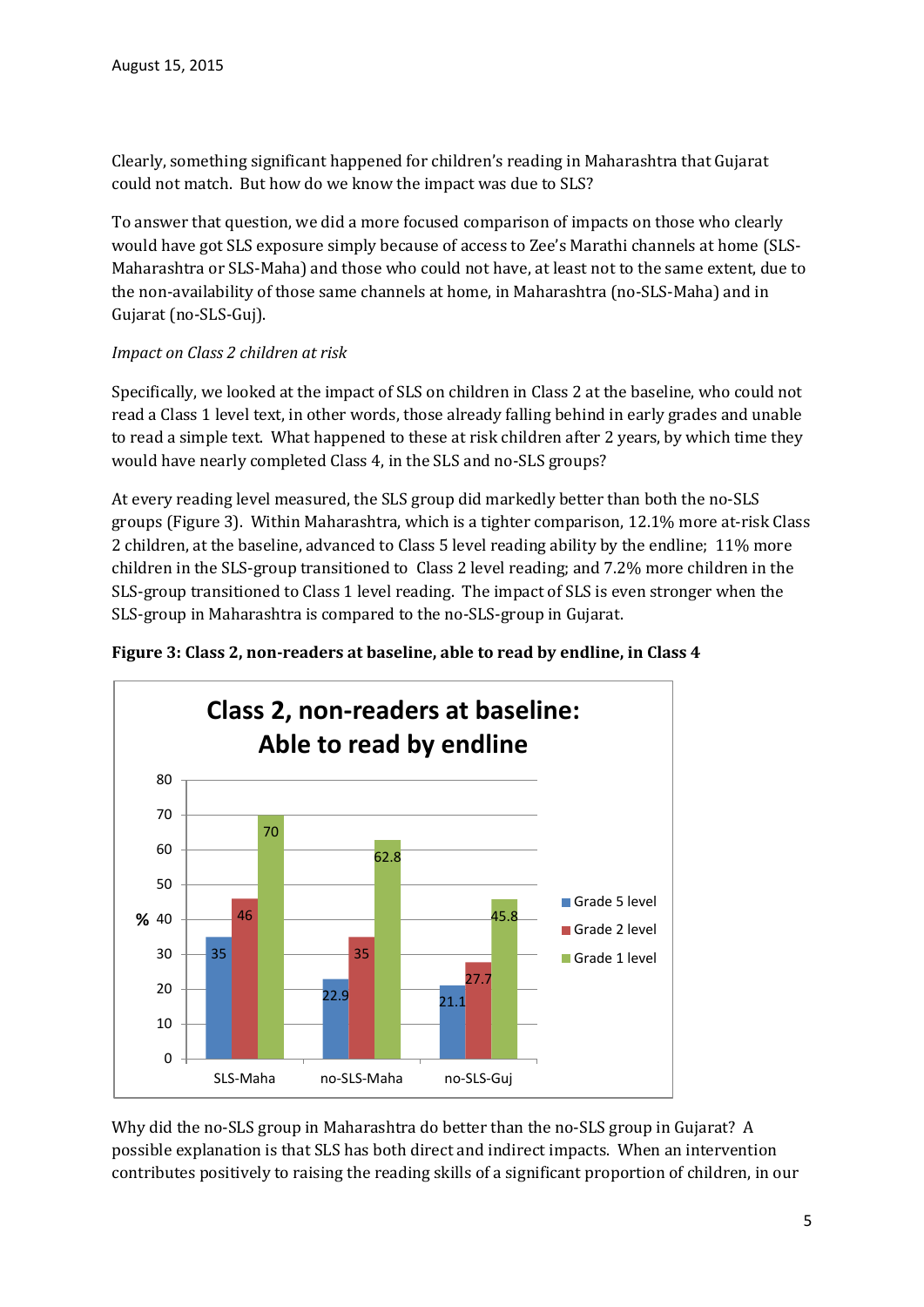case 38% who had direct access to Zee's Marathi channels, it raises the reading bar for all children. Another factor may be that children in the no-SLS-Maharashtra group could have enjoyed Zee's Marathi programming at other people's houses in the community, which is a common phenomenon in India.

#### *When should SLS be introduced?*

The earlier SLS is available at home, in parallel with beginning reading instruction, the more a school child will be able to leverage it to reinforce at home what is learned in school. This is confirmed when we look at the impact of SLS on children in different grades at the baseline. All the children in our sample could not read a Class 5 level text at the baseline. So it is instructive to ask, for every grade at the baseline, what proportion could read a Class 5 level text, by the endline.



## **Figure 4: Impact of SLS in different grades at baseline**

For baseline Classes 1-3, the SLS group clearly outperformed the no-SLS group, however, the difference between the SLS and no-SLS group was largest for Class 1, slightly smaller for Class 2 and even smaller for Class 3 (Figure 4). Earlier grade availability of SLS is better. In Class 4 (baseline), the impact of SLS was not apparent in our data, although, it resurfaced for those in Class 5.

## *Girls and boys compared*

An analysis of girls and boys, separately, found that both leveraged SLS well. Figures 5 and 6 present for girls and boys, respectively, the proportion that could read a Class 5 text at the endline. Except for Class 4 (baseline), for all other grades, the SLS-group did better than the no-SLS group in Maharashtra. Although boys and girls benefited from SLS, boys showed more substantial gains from SLS, especially for Classes 1-2 at the baseline. Without SLS, boys were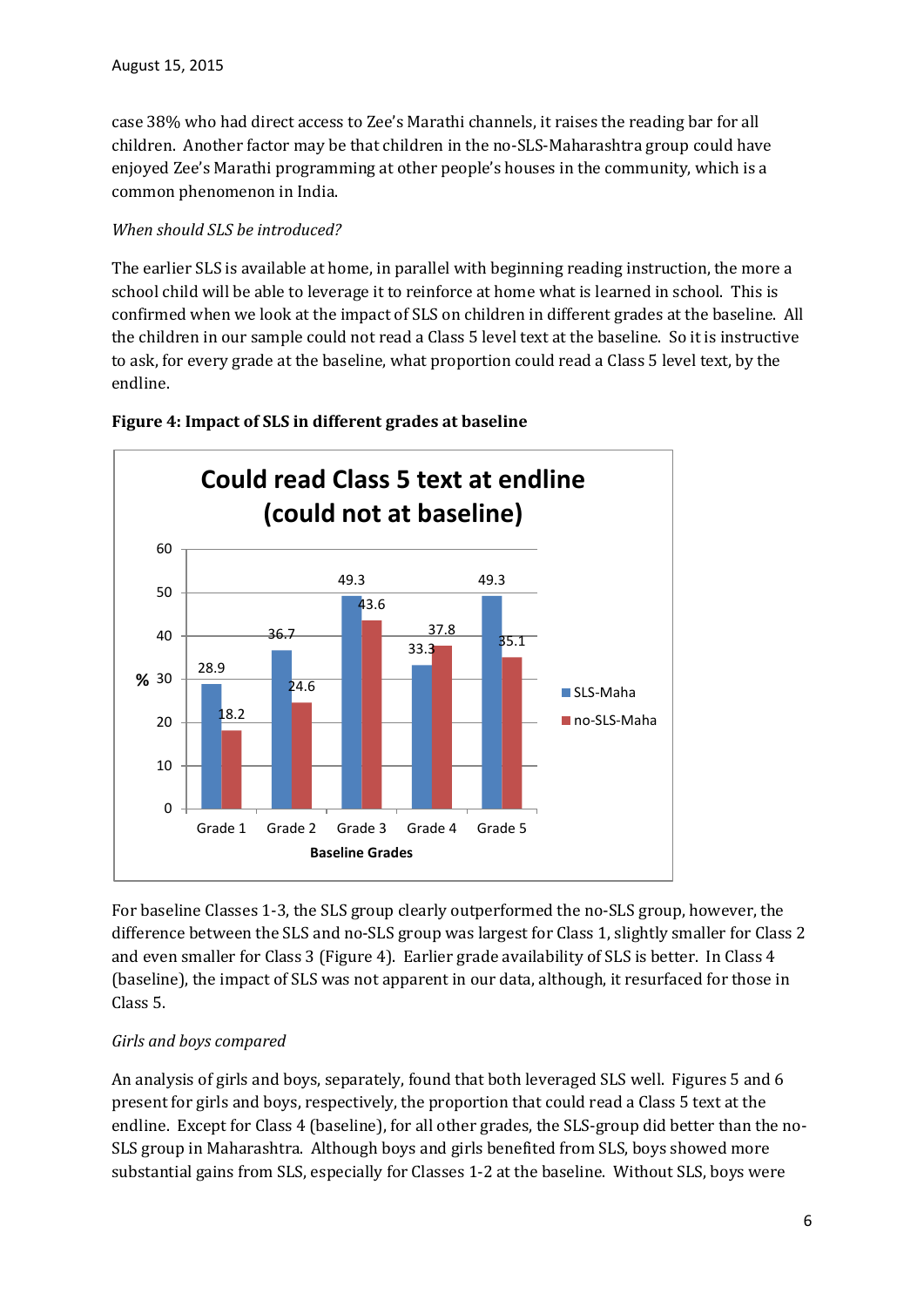generally found to be lagging girls in reading achievement. But with SLS, boys were able to close the gap, and for Classes 1-2, leap-frog over girls' reading achievement. It is not difficult to see why this occurred. Social norms probably make it possible for boys to watch more movies on TV, and the viewing experience itself, less interrupted by household demands.





**Figure 6: Impact of SLS on boys in different grades at baseline**